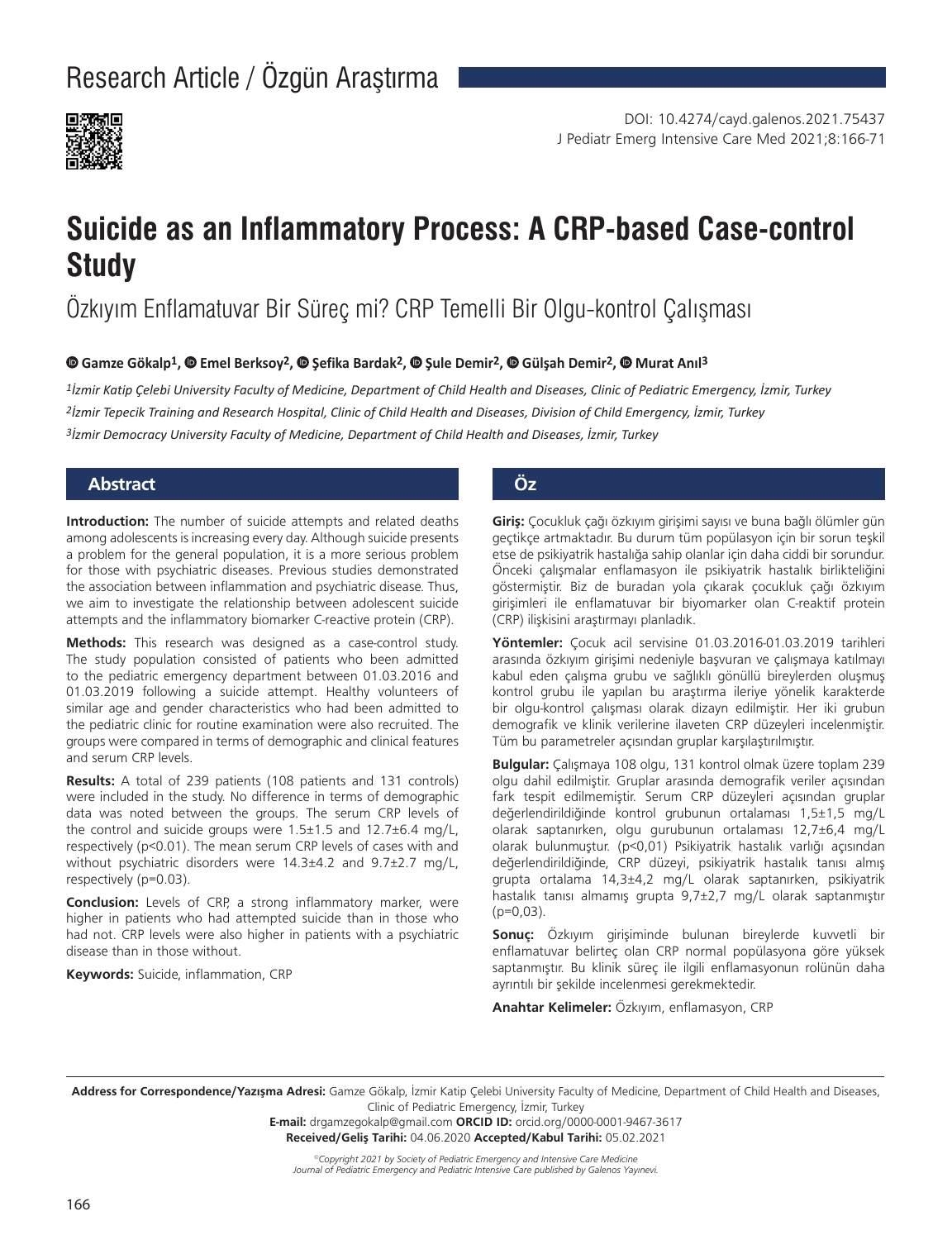#### **Introduction**

The numbers of adolescent suicide attempts and deaths due to suicide have increased over time. According to a World Health Organization report, suicide accounted for 1.4% of all deaths worldwide in 2004.<sup>1</sup> Suicidal thoughts occur much more frequently than suicidal attempts. Approximately 13% of the population report having had these thoughts during their lives.<sup>2</sup> This rate is even higher among those with psychiatric diseases, with some studies revealing 40% of patients experiencing suicidal ideation within the first 5 years after diagnosis.<sup>3-5</sup>

Inflammation and tissue damage may cause some protein levels in the blood to increase. These increased proteins, including C-reactive protein (CRP), serum amyloid A, procalcitonin, and interleukin (IL)-6, are generally called acute-phase reactants.<sup>6,7</sup> CRP is the most commonly used molecule in emergency departments because it is the least expensive one.<sup>8</sup> CRP is mainly synthesized in hepatocytes. Trauma, infectious diseases, autoimmune diseases, infarcts, and neoplasms can increase the serum level of CRP. Serum levels of this molecule are known to increase because of inflammation. Psychological stress, behavioral changes, nutritional imbalances, and biochemical changes may affect the production of acute-phase reactants.<sup>9,10</sup> Prolonged starvation, fatigue, insomnia, exercise, iron deficiency, and zinc deficiency may also elevate levels of acute-phase reactants in the presence of inflammatory disease.<sup>11-13</sup>

When the pathophysiology that causes suicide is investigated, inflammation is one of the mechanisms identified.14 Previous studies found high levels of IL-2 and IL-6 in the cerebrospinal fluid and peripheral blood samples of patients who had attempted suicide.14,15 Postmortem examination of brain tissue samples from individuals who had died by suicide show increased inflammation.<sup>16</sup> The immunohistochemical staining of CRP in the hippocampal region is noteworthy.<sup>17</sup> Although some studies noted increased cytokine levels in patients with depression, different cytokine profiles have been observed in persons who have attempted suicide.<sup>18</sup> In addition, although several biomarkers show higher expression during inflammation, the relationship between CRP and mental function is especially remarkable.

Our first aim is to investigate whether serum CRP levels differ between the healthy population and patients who had attempted suicide. Our second aim is to compare the serum CRP levels of patients with and without psychiatric disorders among suicidal individuals.

#### **Materials and Methods**

This study was conducted in the pediatric emergency department of the university hospital located in the city center between 01.03.2016 and 01.03.2019. This research was designed as a case-control study and given approval by the Local Ethics Committee, İzmir Katip Çelebi University (date: 08.08.2019, no: 340). Consent forms were obtained from the legal guardian of the participants because of the age of our patients (<18 years).

#### **Cases**

The study group consisted of cases who were admitted to the pediatric emergency department because of a suicide attempt. We included only patients with drug intoxication as a suicidal intervention method. We did not include cases who attempted suicide with other methods (e.g., hanging, falling from a certain height). The control group included volunteer children and adolescents of similar age, gender, and ethnic characteristics who were admitted to the pediatric clinic for routine examination. Patients whose white blood cell counts were high than normal values for their age were excluded from the control group (to eliminate possible infectious disease). The demographic and clinical data of both groups were recorded. Serum CRP levels were also examined for both groups. In the suicide group, the CRP value was obtained at the first admission to the emergency room. In the control group, serum samples were taken at the time of application to the clinic. The groups were compared in terms these parameters. Subjects in the suicide group were further categorized as those who had a psychiatric diagnosis and those who did not.

The inclusion criteria for the case group were as follows: (1) came to the pediatric emergency department because of a suicide attempt and (2) agreed to participate in the study. The exclusion criteria were as follows: (1) taking any medication that changes blood biochemical values, (2) previous infectious or inflammatory disease, (3) pregnancy confirmed by elevated serum B-human chorionic hormone levels, (3) abnormal values in complete blood count (to eliminate possible infectious disease), (4) diagnosed with any chronic disease, (5) chronic use of drugs or other substances, (6) exposure to an antibiotic or anti-inflammatory agent during the week, (7) body mass index higher than +2 standard deviations, and (8) did not agree to participate in the study. Psychiatric evaluation for cases who attempted suicide was performed by a child and adolescent psychiatric specialist.

#### **Laboratory Analysis**

Serum CRP levels were measured via the particle-enhanced immunoturbimetric method using the Diamention RCRP system (Siemens Medical Solutions, USA) in the biochemistry laboratory of the hospital. Normal CRP values vary by age and ethnicity. According to a report published by the National Health and Nutrition Evaluation Survey in 2005, 48% of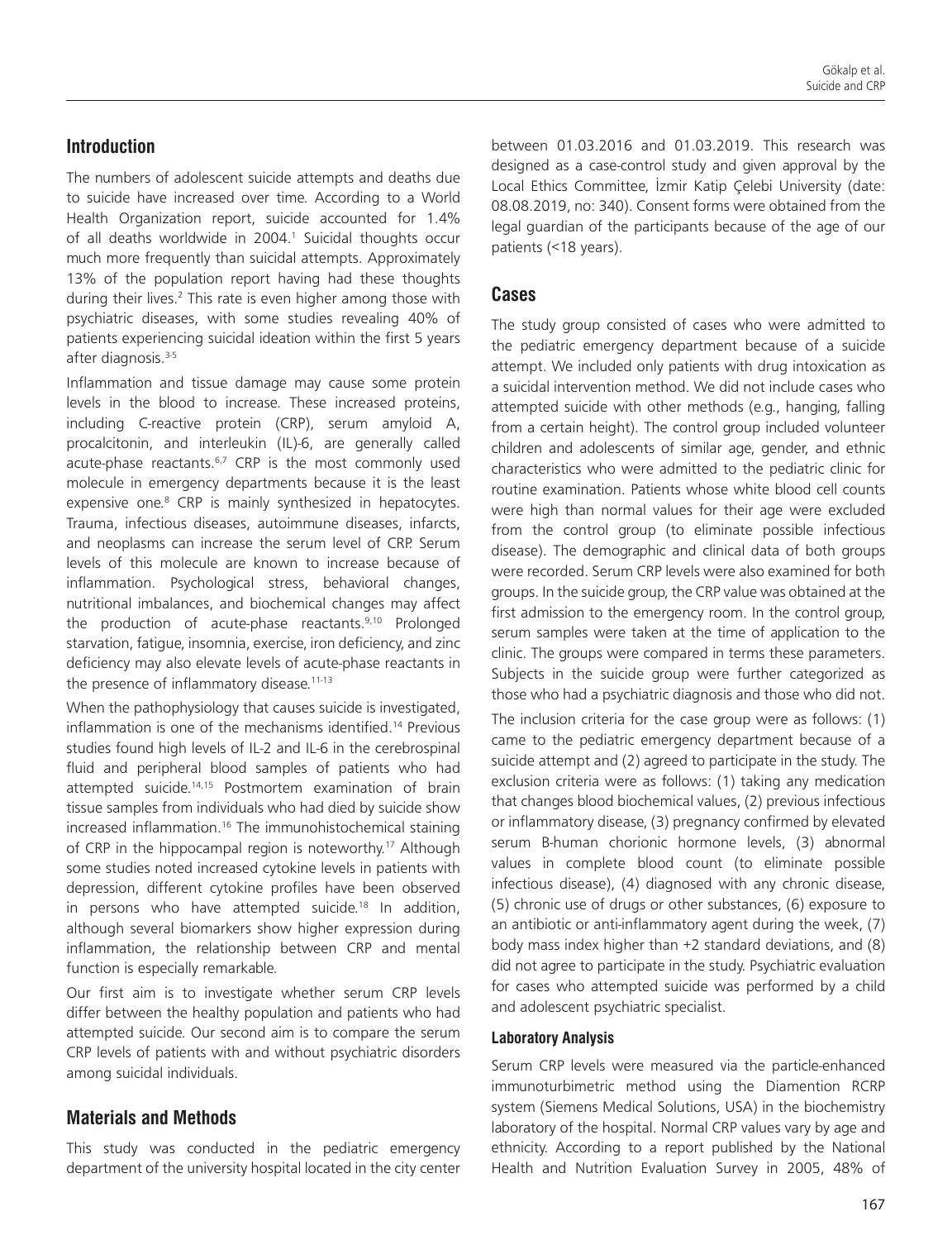21,000 healthy subjects had a CRP level of <2 mg/L, 43% had a CRP level of 2-10 mg/L, and of 8% had a CRP level of  $>10$  mg/L.<sup>19</sup> Because each laboratory has a unique cut-off value, we used "5 mg/L," which is the cut-off value of our laboratory.

#### **Statistical Analysis**

The data were analyzed using SPSS 20.0 (SPSS Inc., IL, US), and the results were presented as mean (standard deviation) or number (%) where applicable. An independent t-test was used when only two groups were compared. Chi-squared analysis was performed to compare categorical data; when the chi-squared assumption did not meet the criteria, Fisher's Exact test was performed. The alpha-level of significance was set at p<0.05.

#### **Results**

A total of 239 patients (108 cases and 131 controls) were included in the study. The control group consisted of 121 (92.4%) females and 10 (7.9%) males, while the case group consisted of 102 (94.4%) females and 6 (5.6%) males (p=0.5). The mean ages of the patient and control groups were 15.1 $\pm$ 2 and 15.7 $\pm$ 1.3 years, respectively (p=0.1). In the case group, 103 cases (95.4%) were found to be residents and 5 (4.6%) were immigrants. In the control group, 126 cases (96.1%) were residents and 5 (3.9%) were immigrants. The case and control groups were similar in terms of demographic data (Table 1).

In the case group, 74 children (68.5%) were diagnosed with psychiatric disorders by a child and adolescent psychiatric specialist. Of these, 35 (32.5%) were diagnosed with major depressive disorder, 30 (27.7%) were diagnosed with impulse control disorder, 6 (5.5%) were diagnosed with generalized anxiety disorder, and 3 cases (2.8%) were diagnosed with other disorders (Table 2).

When the groups were evaluated in terms of serum CRP level, which constitutes the main construct of the study, the mean serum CRP levels of the control and case groups were 1.5±1.5 and 12.7±6.4 mg/L, respectively [t=3.7, p<0.01 (t-test); Table 3].

According to the reference values reported by the National Health and Nutrition Evaluation Survey in 2005, serum CRP levels were found to be normal in 119 (90.8%) cases in the control group and high in 12 (9.2%) patients in the control group. In the suicide group, 28 (25.9%) cases showed normal whereas 80 (74.1%) cases showed high serum CRP levels. Thus, the level of CRP in the suicide group was significantly higher than that in the control group (p<0.01, Table 4).

When the groups were evaluated in terms of the presence of psychiatric disorders, the mean serum CRP level was 14.3±4.2 mg/L in cases with a psychiatric disorder and 9.7±2.7 mg/L in cases without a psychiatric disorder  $[t=1.4, p=0.03$  (t-test); Table 5].

#### **Discussion**

The primary aim of this study is to investigate whether serum CRP levels differ between the healthy population and those who had attempted suicide. We found that serum CRP levels are significantly higher in cases who had attempted suicide than in those who had not. The secondary aim of this study is to investigate whether serum CRP levels differ between cases who have psychiatric disorders and those who do not in the suicide group. We found that serum CRP levels are significantly higher in the former than in the latter.

When studying the association between serum CRP level and suicide attempt, two important questions arise. First, could a suicide event be triggered by a pre-existing inflammation? Second, is inflammation triggered after a suicide attempt?

| Table 1. Gender, ethnicity, and age characteristics of the study groups |                       |      |                             |      |                             |      |                          |
|-------------------------------------------------------------------------|-----------------------|------|-----------------------------|------|-----------------------------|------|--------------------------|
|                                                                         | All cases<br>n=239, % |      | Control group<br>$n=131, %$ |      | Suicide group<br>$n=108, %$ |      | p                        |
| Gender                                                                  |                       |      |                             |      |                             |      |                          |
| Female                                                                  | 223                   | 93.3 | 121                         | 92.4 | 102                         | 94.4 | 0.5                      |
| Male                                                                    | 16                    | 6.7  | 10                          | 7.9  | 6                           | 5.6  | $\overline{\phantom{a}}$ |
| Total                                                                   | 239                   | 100  | 131                         | 100  | 108                         | 100  | $\overline{\phantom{a}}$ |
| <b>Ethnicity</b>                                                        |                       |      |                             |      |                             |      |                          |
| Inhabitant                                                              | 229                   | 95.8 | 126                         | 96.1 | 103                         | 95.4 | 0.2                      |
| Immigrant                                                               | 10                    | 4.2  | 5                           | 3.9  | 5                           | 4.6  |                          |
| Total                                                                   | 239                   | 100  | 131                         | 100  | 108                         | 100  | $\sim$                   |
| Age (years)                                                             |                       |      |                             |      |                             |      |                          |
| Mean $\pm$ SD (min/max)                                                 | $15.5 \pm 1.7$ (7/18) |      | $15.7 \pm 1.3(12/17)$       |      | $15.1 \pm 2(7/18)$          |      | 0.1                      |
| SD: Standard deviation                                                  |                       |      |                             |      |                             |      |                          |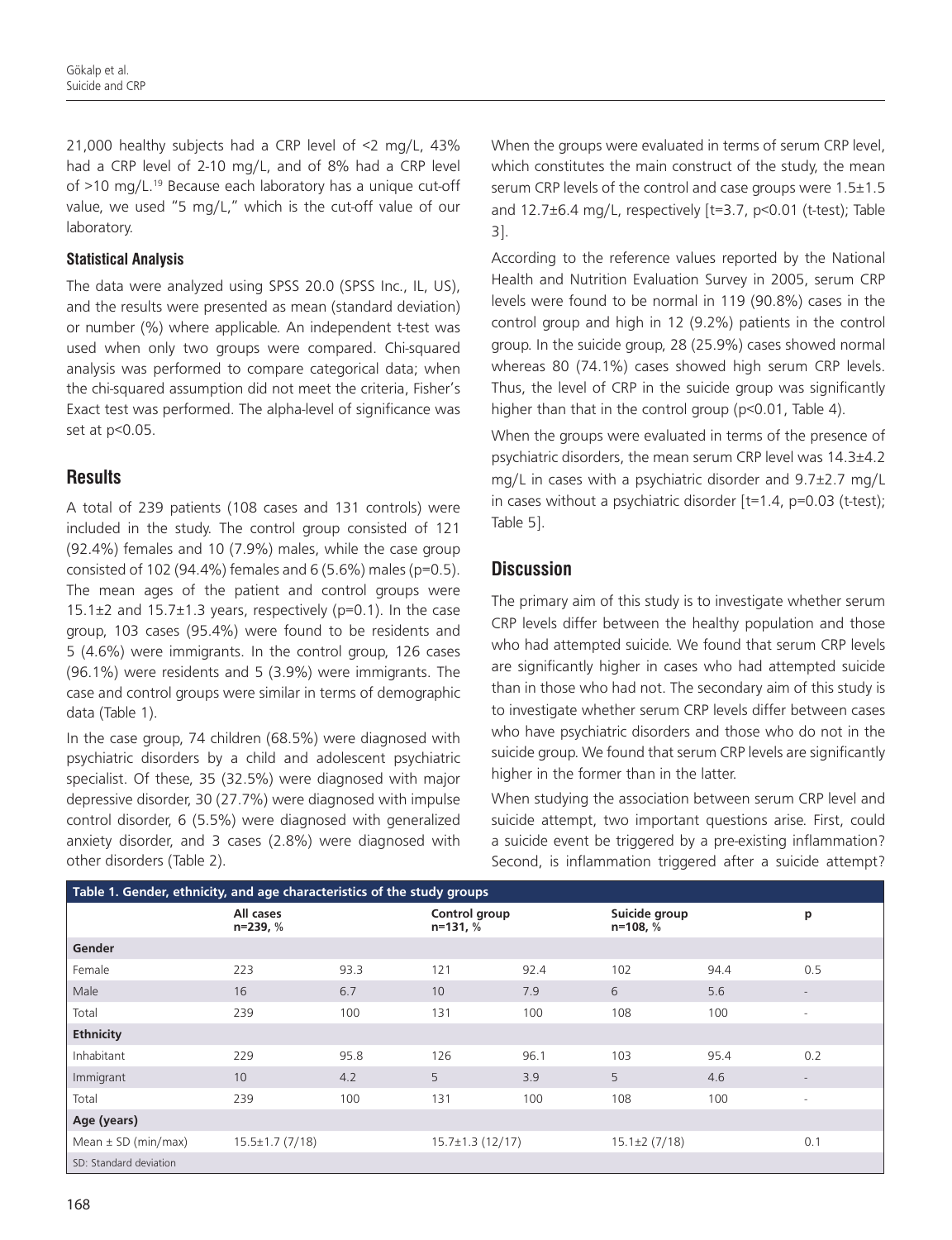The available studies support both opinions. For example, some studies have found that previous inflammation triggers suicidal ideation. Patients taking interferon- $\alpha$ 2b, which has anti-inflammatory effects on chronic hepatitis C, were found to have a lower rate of suicidal ideation compared with the group who had not taken the drug. In other words, reducing inflammation could reduce suicidal ideation.<sup>20</sup>

Other studies supporting the belief that suicide triggers inflammation hold that negative thoughts and a lack of plans for the future are related to depression, which itself is a cause of inflammation. These thoughts are stressors for patients.<sup>21,22</sup> Depression increases the level of cytokines, such as IL-2 and IL-6, and these cytokines stimulate the production of CRP in hepotocytes.<sup>14,16</sup>

Some researchers, however, emphasize that the issue of which triggers the other is not important but the close relationship between these factors is undeniable as the results of many studies could be interpreted as "the serum

| Table 2. Psychiatric diseases in the suicide group                                 |           |               |  |  |
|------------------------------------------------------------------------------------|-----------|---------------|--|--|
|                                                                                    | $n = 108$ | $\frac{0}{0}$ |  |  |
| <b>Psychiatric disorders</b>                                                       | 74        | 68.5          |  |  |
| Major depressive disorder                                                          | $35*$     | $32.5*$       |  |  |
| Impulse control disorder                                                           | $30*$     | $27.7*$       |  |  |
| Generalized anxiety disorder                                                       | $6*$      | $55*$         |  |  |
| Other diseases                                                                     | $3*$      | $2.8*$        |  |  |
| No psychiatric disorder                                                            | 34        | 31.5          |  |  |
| <b>Total</b>                                                                       | 108       | 100           |  |  |
| *Data show the distribution of the total number of psychiatric disorders diagnosed |           |               |  |  |

inflammatory cytokine levels of patients with depression and attempted suicide are higher than those with depression but did not attempt suicide".23-25 One of these studies is a cohort study that included 517 cases. Suchankova et al.<sup>26</sup> studied the +1444 T allele of the gene responsible for the production of CRP in patients who had and had not attempted suicide. The researchers concluded that the allele of the gene is more highly expressed in patients who had attempted suicide than in those who had not.<sup>26</sup> In another study, Tonelli et al.<sup>27</sup> found that the mRNA levels of IL-4 and IL-13, which are inflammatory mediators found in the orbitofrontal cortex of patients who had died due to suicide, were expressed at very high levels compared with those found in patients who had died of other causes. Lindqvist et al.<sup>15</sup> found that IL-6 levels were very high in individuals who had attempted suicide. O'Donavan et al.<sup>28</sup> also demonstrated that IL-6, IL-10, and CRP levels are significantly higher in cases with a high degree of suicidal ideation than in those individuals without suicidal ideation.

However, some reports in the literature indicate that the etiology of depression is not associated with inflammation.<sup>29-31</sup> For example, Whooley et al.<sup>32</sup> and Glassman and Miller<sup>33</sup> found no association between these factors. These studies indicated the presence of inflammation in patients with suicide ideation, but some other underlying mechanisms may have been present as confounding factors. Therefore, we excluded individuals with acute/chronic diseases or drug use from our study.

CRP was used as an inflammatory biomarker in our study because of its easy accessibility. However, CRP is also non-

| Table 3. Serum CRP levels among the case and control groups (Student's t-test) |                                       |                                       |                                       |        |  |
|--------------------------------------------------------------------------------|---------------------------------------|---------------------------------------|---------------------------------------|--------|--|
|                                                                                | All cases<br>n=239<br>(Mean $\pm$ SD) | Control group<br>n=131<br>(Mean ± SD) | Suicide group<br>n=108<br>(Mean ± SD) |        |  |
| CRP(mg/L)                                                                      | $6.6 \pm 3.8$                         | $1.5 \pm 1.5$                         | $12.7 + 6.4$                          | < 0.01 |  |
| CRP: C-reactive protein, SD: Standard deviation                                |                                       |                                       |                                       |        |  |

| Table 4. Normal serum CRP levels among the case and control groups (chi-squared test) |                       |                           |                           |                          |  |
|---------------------------------------------------------------------------------------|-----------------------|---------------------------|---------------------------|--------------------------|--|
|                                                                                       | All cases<br>n=239, % | Control group<br>n=131, % | Suicide group<br>n=108, % | р                        |  |
| <b>CRP</b> situation                                                                  |                       |                           |                           |                          |  |
| Normal                                                                                | 147, 61.5%            | 119, 90.8%                | 28, 25.9%                 | < 0.01                   |  |
| High                                                                                  | 92, 38.5%             | 12.9.2%                   | 80, 74.1%                 | $\overline{\phantom{a}}$ |  |
| Total                                                                                 | 239, 100%             | 131, 100%                 | 108, 100%                 |                          |  |
| CRP: C-reactive protein                                                               |                       |                           |                           |                          |  |

| Table 5. Mean CRP levels in the suicide group (Student's t-test) |                                                           |                                                              |      |  |  |
|------------------------------------------------------------------|-----------------------------------------------------------|--------------------------------------------------------------|------|--|--|
| Suicide group                                                    | Cases with psychiatric diseases<br>$n=71$ (Mean $\pm$ SD) | Cases without psychiatric diseases<br>$n=37$ (Mean $\pm$ SD) |      |  |  |
| $CRP$ (mg/L)                                                     | $143+42$                                                  | $9.7 \pm 2.7$                                                | 0.03 |  |  |
| CRP: C-reactive protein, SD: Standard deviation                  |                                                           |                                                              |      |  |  |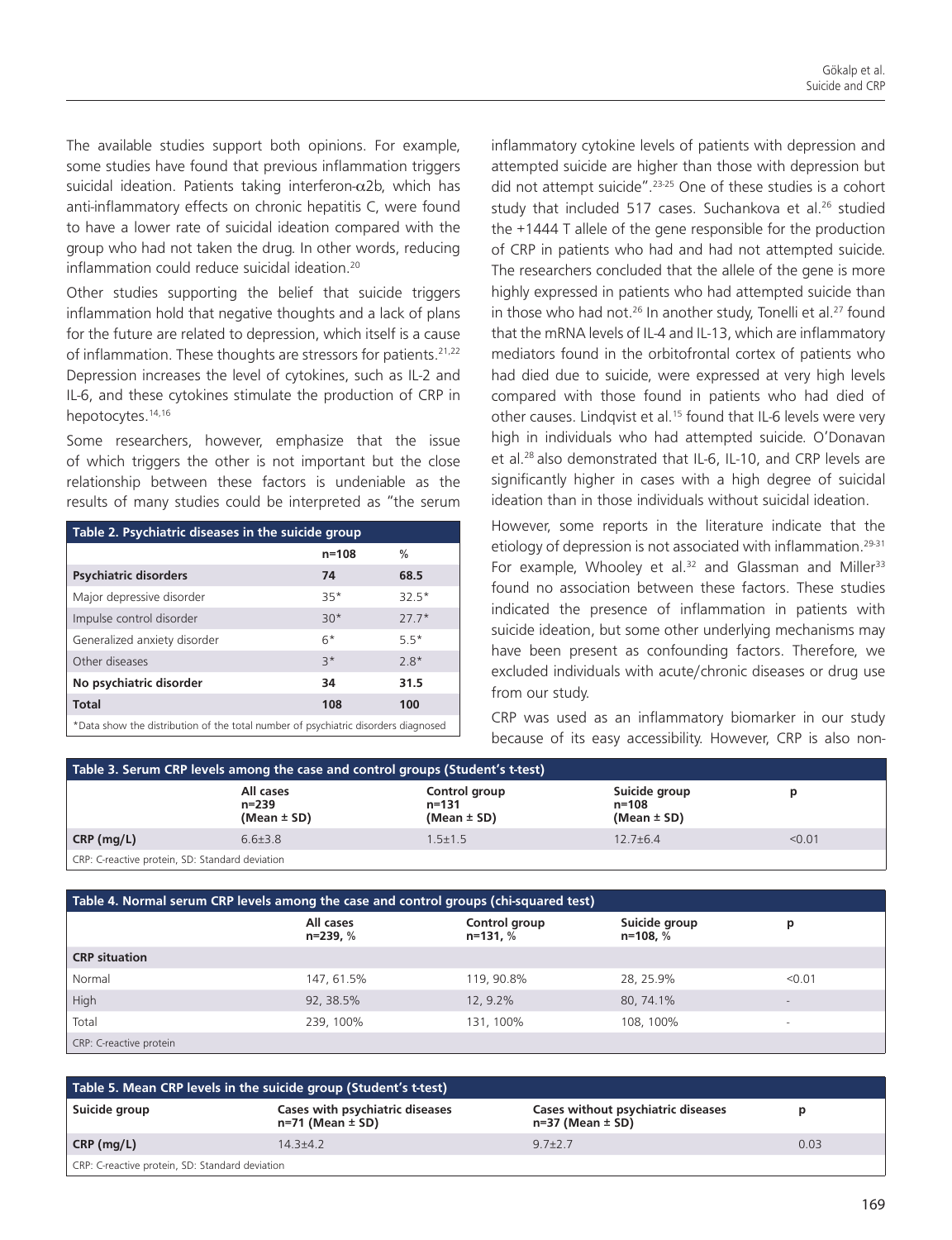specific molecule that is affected by many conditions. Although we had attempted to rule out confounding factors that may affect the outcome of this work, we recommend further study using a molecule more specific to neuroinflammation to obtain more accurate results. Our findings lay the foundation for future research on suicide in the adolescent population.

### **Conclusion**

A positive relationship appears to exist between adolescent suicide attempts, adolescent psychiatric disorders, and serum CRP levels as an inflammatory mediator. Considering these relationships, we believe that repressing CRP-induced inflammation may be beneficial in terms of minimizing psychiatric diseases or suicidal thoughts in adolescents exposed to chronic inflammation. Studies with larger series and using molecules more specific to neuroinflammation are necessary to confirm the relationships discovered in this work.

#### **Acknowledgments**

We would like to thank the pediatric psychiatrist for their contribution to this study.

#### **Ethics**

**Ethics Committee Approval:** This research was designed as a case-control study and given approval by the Local Ethics Committee, İzmir Katip Çelebi University (date: 08.08.2019, no: 340).

**Informed Consent:** Consent forms were obtained from the legal guardian of the participants because of the age of our patients (<18 years).

**Peer-review:** Externally peer-reviewed.

#### **Authorship Contributions**

Design: G.G., Data Collection or Processing: G.G., E.B., Ş.B., Ş.D., G.D., Analysis or Interpretation: G.G., E.B., Ş.B., Ş.D., G.D., Critical Control: M.A., Writing: G.G., E.B.

**Conflict of Interest:** No conflict of interest was declared by the authors.

**Financial Disclosure:** The authors declared that this study received no financial support.

#### **References**

- 1. World Health Organization Revised Global Burden of Disease(GBD); 2004. Available at: http://www.who.int/health info/global burden disease /2004reportupdateenindex.html
- 2. Kessler RC, Borges G, Walters EE. Prevalence of and risk factorsfor lifetime suicide attempts in the National Comorbidity Survey.Arch Gen Psychiatry. 1999;56:617-26.
- 3. Malone KM, Haas GL, Sweeney JA, Mann JJ. Major depression andthe risk of attempted suicide. J Affect Disord. 1995;34:173-85.
- 4. Kushner I. The phenomenon of the acute phase response. Ann N Y Acad Sci. 1982;389:39-48.
- 5. Gabay C, Kushner I. Acute-phase proteins and other systemic responses to inflammation. N Engl J Med. 1999;340:448-54.
- 6. Gabay C, Smith MF, Eidlen D, Arend WP. Interleukin 1 receptor antagonist (IL-1Ra) is an acute-phase protein. J Clin Invest. 1997;99:2930-40.
- 7. Nemeth E, Valore EV, Territo M, Schiller G, Lichtenstein A, et al. Hepcidin, a putative mediator of anemia of inflammation, is a type II acute-phase protein. Blood. 2003;101:2461-3.
- 8. Malle E, De Beer FC. Human serum amyloid A (SAA) protein: a prominent acute-phase reactant for clinical practice. Eur J Clin Invest. 1996;26:427-35.
- 9. Prajitha N, Athira SS, Mohanan PV. Comprehensive biology of antipyretic pathways. Cytokine. 2019;116:120-7.
- 10. Goldbach JM, Roth J, Zeisberger E. Fever suppression by subdiaphragmatic vagotomy in guinea pigs depends on the route of pyrogen administration. Am J Physiol. 1997;272:R675-81.
- 11. Sarraf P, Frederich RC, Turner EM, Ma G, Jaskowiak NT, et al. Multiple cytokines and acute inflammation raise mouse leptin levels: potential role in inflammatory anorexia. J Exp Med. 1997;185:171-6.
- 12. Limanaqi F, Biagioni F, Gaglione A, Busceti CL, Fornai F. A Sentinel in the Crosstalk Between the Nervous andImmune System: The (Immuno)-Proteasome. Front. Immunol. 2019;10:628.
- 13. Bone RC. Toward a theory regarding the pathogenesis of the systemic inflammatory response syndrome: what we do and do not know about cytokine regulation. Crit Care Med. 1996;24:163- 72.
- 14. Nassberger L, Traskman-Bendz L. Increased soluble interleukin-2 receptor concentrations in suicide attempters. Acta Psychiatr Scand. 1993;88:48-52.
- 15. Lindqvist D, Janelidze S, Hagell P, Erhardt S, Samuelsson M, et al. Interleukin-6 is elevated in the cerebrospinal fluid of suicideattempters and related to symptom severity. Biol Psychiatry. 2009;66:287-92.
- 16. Tonelli LH, Stiller J, Rujescu D, Giegling I, Schneider B, et al. Elevated cytokine expression in the orbitofrontal cortex of victims of suicide. Acta Psychiatr Scand. 2008;117:198-206.
- 17. Kok EH, Alanne-Kinnunen M, Isotalo K, Luoto T, Haikonen S, et al. CRP gene variation affects early development of Alzheimer's diseaserelatedplaques. J Neuroinflammation. 2011;8:96.
- 18. Janelidze S, Mattei D,Westrin A, Traskman-Bendz L, Brundin L. Cytokine levels in the blood may distinguish suicide attempters from depressed patients. Brain Behav Immun. 2011;25:335-9.
- 19. Woloshin S, Schwartz LM. Distribution of C-reactive protein values in the United States. N Engl J Med. 2005;352:1611-3.
- 20. Dieperink E, Ho SB, Tetrick L, Thuras P, Dua K, et al. Suicidal ideation during interferon-\_2b and ribavirin treatment ofpatients with chronic hepatitis C. General Hospital Psychiatry. 2004;26:237-40.
- 21. MacLeod AK, Tata P, Tyrer P. Schmidt U, Davidson K, et al. Hopelessness and positiveand negative future thinking in parasuicide. Br J Clin Psychol. 2005;44:495-504.
- 22. O'Donovan A, Lin J, Dhabhar FS, Wolkowitz OM, Tillie JB, et al. Pessimism correlates withleukocyte telomere shortness and elevated interleukin-6 in postmenopausalwomen. Brain Behav Immun. 2009;23:446-9.